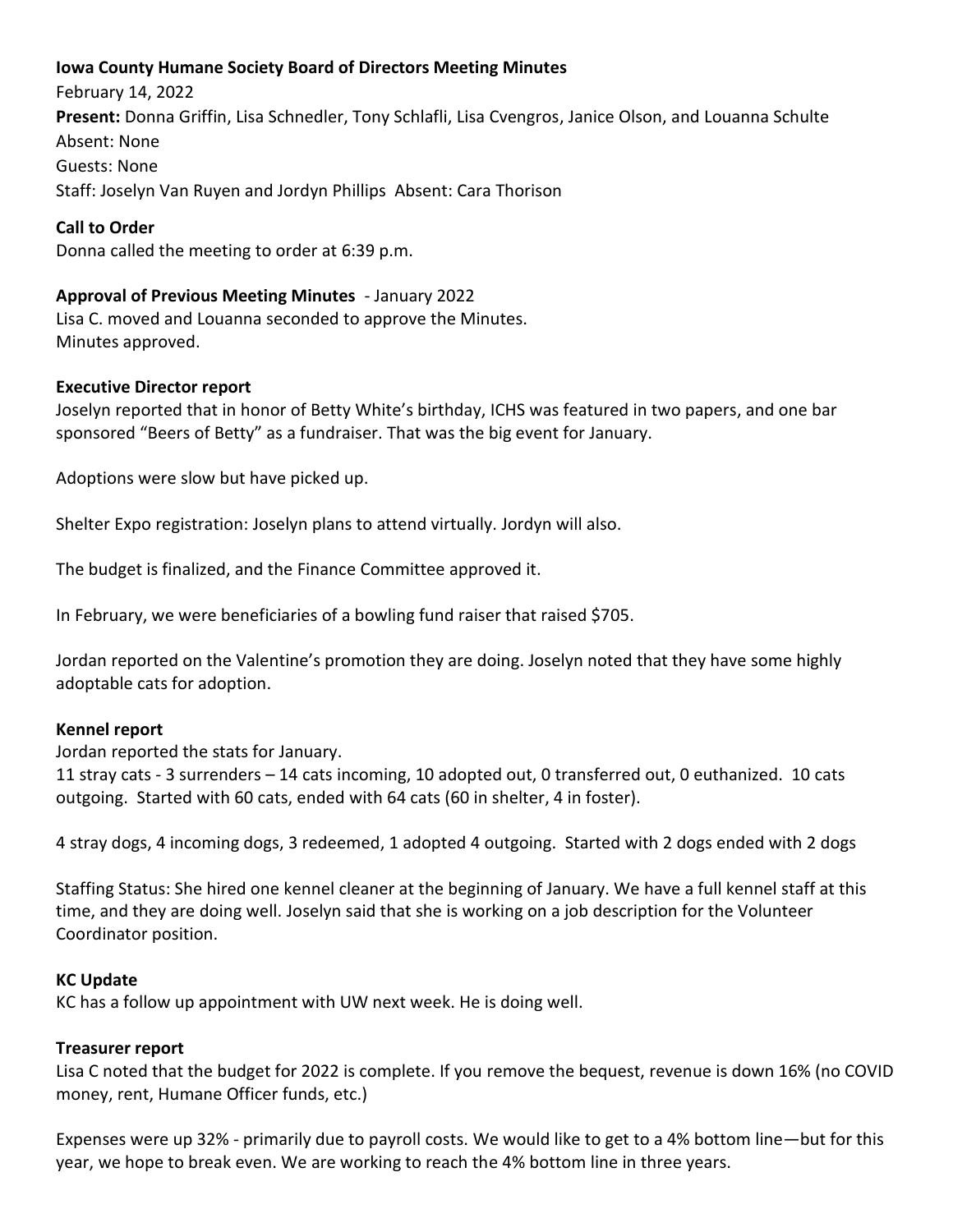Lisa C. asked for approval of the budget. Louanne moved and Tony seconded. Budget approved.

Lisa C. detailed other items in her report for the January finances. We had a net income loss of \$6,000. We saw an uptick in the donations from honoring Betty White. Expenses were up considerably due to replacing the furnace (funds were donated last year for this) and the main big expense was the Alliant Energy bill. The bill was up significantly—usage up and rates up. We also had the cost of the holiday mailing and the vet bill for KC. Water usage is up a bit but that is because our building was shut down for three months last year. Water bill costs are up due to an added fire prevention surcharge.

We opened two new accounts and moved savings dollars into these accounts. We paid off the Bachner property. The lien will be removed from the contract.

## **Investment Policy Development**

Investment Policy – Lisa C is working on writing the policy. The committee met and agreed to spread the funds across four banks to realize the FDIC or similar protection.

We looked at the buckets of money we needed and discussed the number of Days Cash on Hand we need to maintain. We discussed paying down the debt. And, discussed how much we should pay for Paw Patrol if we decide to bid on it.

## **Committee Reports:**

## **Fundraising**

Donna asked who was going to initiate and control the Google docs files. Joselyn said she would do that.

### **Building & Grounds**

Walkthrough - Lisa C. noted that Scott and Dr. Marla Lind walked through the building. The highest number of dogs we have had recently is 20 and that was when we had quite a few puppies.

The walk through brought up a number of questions concerning the capacity we should maintain.

We now have quite a good list of needs and desires for the shelter.

Louanna noted that she found the walk through to be very valuable.

### **Damage to post by UPS employee's truck**

Joselyn reported that someone is providing a quote to repair the post.

### **Paw Patrol - Auction status**

The vehicle is not listed as of yet. Once it is listed, we will be able to determine an approximate value from the VIN number.

### **Annual Meeting**

Louanna noted that if we can have good spacing, she would like to meet in person at the shelter. Tony and Janice agreed. Lisa C. said we could post that it is in person and then could update if the numbers change.

The board decided to hold the meeting in person and to require masks for now.